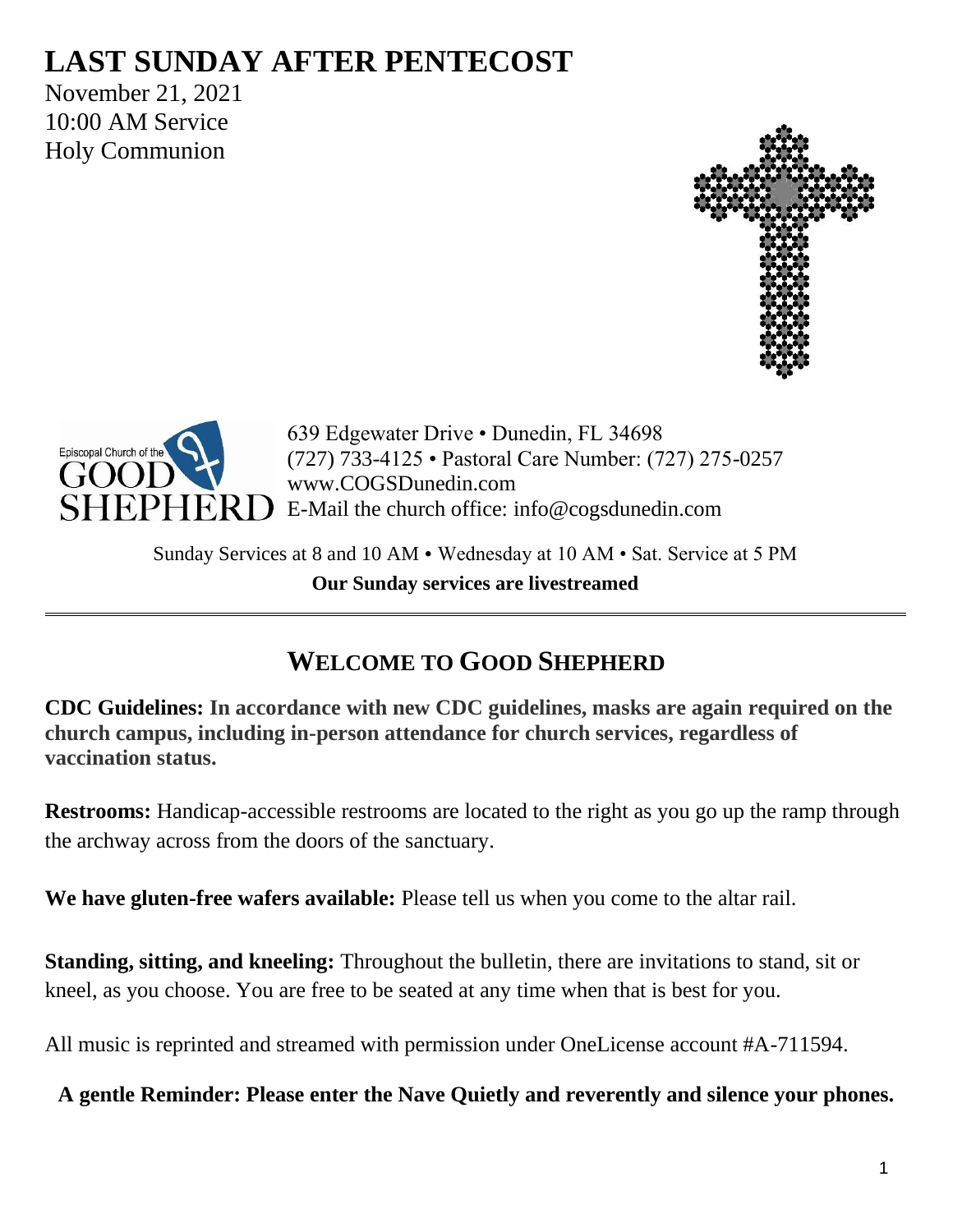# **GATHERING FOR WORSHIP**

**VOLUNTARY** Now Thank We All Our God arr. David Cherwien

#### **WELCOME AND ANNOUNCEMENTS**

**PROCESSIONAL HYMN** All Hail the Power of Jesus' Name! H. 450 st. 1,2,3,6

**All hail the power of Jesus' Name! Let angels prostrate fall; bring forth the royal diadem, and crown him Lord of all! bring forth the royal diadem, and crown him Lord of all!**

**Crown him ye martyrs of our God, who from his altar call: praise him whose way of pain ye trod, and crown him Lord of all! praise him whose way of pain ye trod, and crown him Lord of all!**

**Hail him, the Heir of David's line, whom David Lord did call, the God incarnate, Man divine, and crown him Lord of all! the God incarnate, Man divine, and crown him Lord of all!**

**Let every kindred, every tribe, on this terrestrial ball, to him all majesty ascribe, and crown him Lord of all! to him all majesty ascribe, and crown him Lord of all!**

#### **THE OPENING ACCLAMATION**

- *Celebrant* Blessed be God: Father, Son, and Holy Spirit.
- *People* **And blessed be God's kingdom, now and for ever. AMEN.**

#### **COLLECT FOR PURITY**

*All* **Almighty God, unto whom all hearts are open, all desires known, and from whom no secrets are hid. Cleanse the thoughts of our hearts by the inspiration of thy Holy Spirit, that we may perfectly love thee, and worthily magnify thy holy Name; through Christ our Lord. Amen.**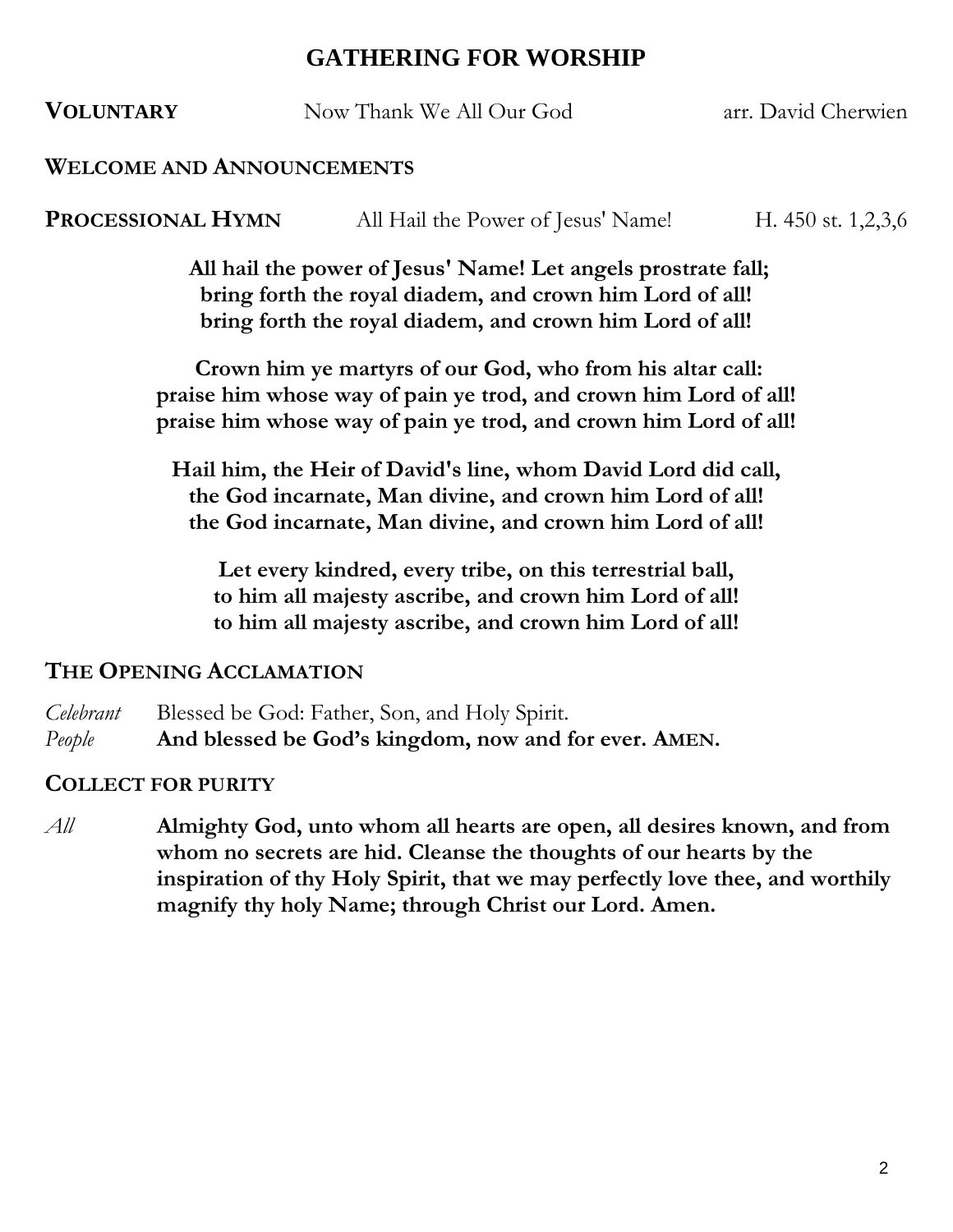# **THE COLLECT OF THE DAY**

*Celebrant* The Lord be with you. *People* **And also with you.**

*Celebrant* Let us pray… Almighty and everlasting God, whose will it is to restore all things in your well-beloved Son, the King of kings and Lord of lords: Mercifully grant that the peoples of the earth, divided and enslaved by sin, may be freed and brought together under his most gracious rule; who lives and reigns with you and the Holy Spirit, one God, now and for ever.

*All* **AMEN**.

# **THE WORD OF GOD**

#### *The people sit.*

THE FIRST READING: 23:1-7

*Lector The First Reading is taken from 2 Samuel chapter 23…*

These are the last words of David: The oracle of David, son of Jesse, the oracle of the man whom God exalted, the anointed of the God of Jacob, the favorite of the Strong One of Israel: The spirit of the LORD speaks through me, his word is upon my tongue. The God of Israel has spoken, the Rock of Israel has said to me: One who rules over people justly, ruling in the fear of God, is like the light of morning, like the sun rising on a cloudless morning, gleaming from the rain on the grassy land. Is not my house like this with God? For he has made with me an everlasting covenant, ordered in all things and secure. Will he not cause to prosper all my help and my desire? But the godless are all like thorns that are thrown away; for they cannot be picked up with the hand; to touch them one uses an iron bar or the shaft of a spear. And they are entirely consumed in fire on the spot.

*Lector* The Word of the Lord.

*People* **Thanks be to God.**

**METRICAL PSALM 132** Tune: St. Agnes*(H343)* vs 1-5

**1. Remember all the hardships, Lord, That David once endured, And how he swore an oath to God, To Jacob's mighty Lord:**

**2. "I will not go into my house Nor climb into my bed Nor let my eyelids close in sleep Nor yet lay down my head**

**3. "Until I find a place for God, For Jacob's Mighty One." We heard of it in Ephratah, In Jearim it was known.**

**4. Then let us seek God's dwelling place And worship as is right; Rise up, Lord, to your resting place, You and your ark of might.**

**5. May priests be clothed with righteousness, May saints sing of your grace; For David's sake, turn not away, Lord, your anointed's face.**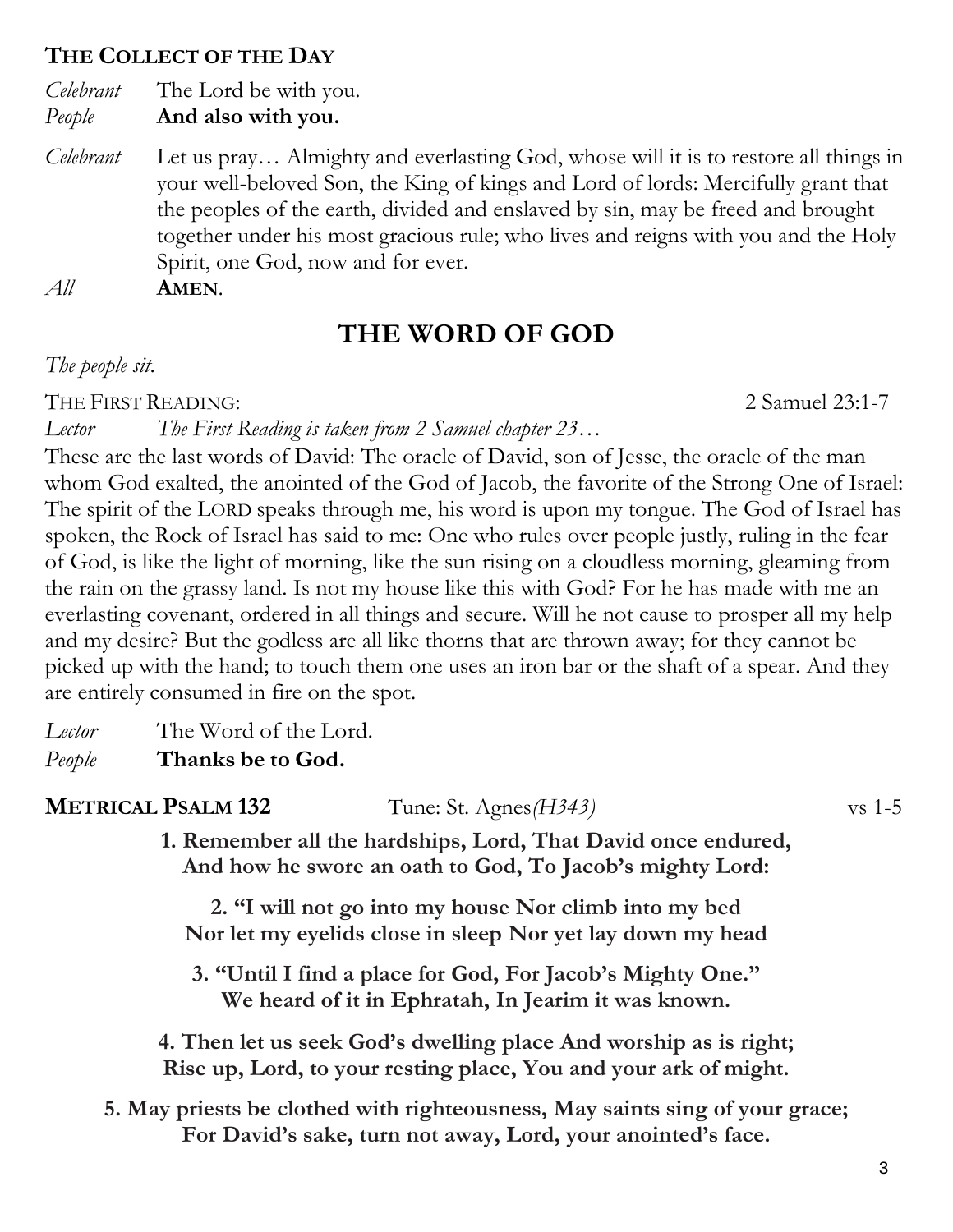# **THE SECOND READING** Revelation 1:4b-8

*Lector The Second Reading is taken from Revelation chapter 1…*

Grace to you and peace from him who is and who was and who is to come, and from the seven spirits who are before his throne, and from Jesus Christ, the faithful witness, the firstborn of the dead, and the ruler of the kings of the earth. To him who loves us and freed us from our sins by his blood, and made us to be a kingdom, priests serving his God and Father, to him be glory and dominion forever and ever. Amen. Look! He is coming with the clouds; every eye will see him, even those who pierced him; and on his account all the tribes of the earth will wail. So it is to be. Amen. "I am the Alpha and the Omega," says the Lord God, who is and who was and who is to come, the Almighty.

*Lector* The Word of the Lord. *People* **Thanks be to God.**

*All stand as able.*

# **THE GOSPEL ACCLAMATION** Alleluia Fintan O'Carrol

*Refrain first time, cantor; refrain, all; verse, cantor; refrain, all*



# **THE GOSPEL** John 18:33-37

*Deacon* The Holy Gospel of our Lord Jesus Christ according to John. *People* **Glory to you, Lord Christ.**

*Deacon* Pilate entered the headquarters again, summoned Jesus, and asked him, "Are you the King of the Jews?" Jesus answered, "Do you ask this on your own, or did others tell you about me?" Pilate replied, "I am not a Jew, am I? Your own nation and the chief priests have handed you over to me. What have you done?" Jesus answered, "My kingdom is not from this world. If my kingdom were from this world, my followers would be fighting to keep me from being handed over to the Jews. But as it is, my kingdom is not from here." Pilate asked him, "So you are a king?" Jesus answered, "You say that I am a king. For this I was born, and for this I came into the world, to testify to the truth. Everyone who belongs to the truth listens to my voice."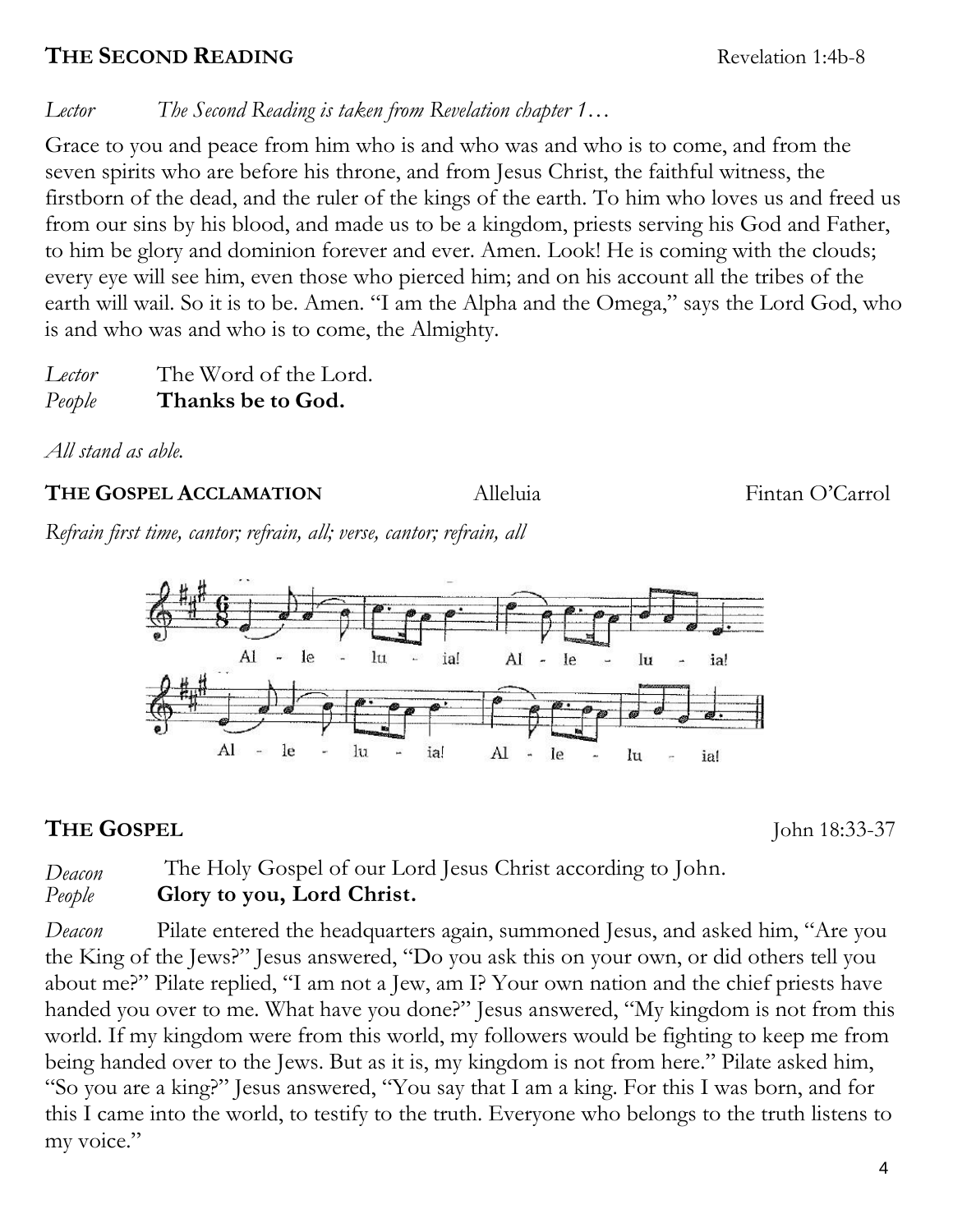### *Deacon* The Gospel of the Lord. *People* **Praise to you, Lord Christ.**

*The people sit.*

**SERMON** The Rev. Cindy Roehl

*All stand as able.*

#### **THE NICENE CREED**

| People | We believe in one God, the Father, the Almighty,                             |  |  |
|--------|------------------------------------------------------------------------------|--|--|
|        | maker of heaven and earth, of all that is, seen and unseen.                  |  |  |
|        | We believe in one Lord, Jesus Christ,                                        |  |  |
|        | the only Son of God, eternally begotten of the Father,                       |  |  |
|        | God from God, Light from Light, true God from true God,                      |  |  |
|        | begotten, not made, of one Being with the Father.                            |  |  |
|        | Through him all things were made.                                            |  |  |
|        | For us and for our salvation he came down from heaven:                       |  |  |
|        | by the power of the Holy Spirit                                              |  |  |
|        | he became incarnate from the Virgin Mary, and was made man.                  |  |  |
|        | For our sake he was crucified under Pontius Pilate;                          |  |  |
|        | he suffered death and was buried.                                            |  |  |
|        | On the third day he rose again in accordance with the Scriptures;            |  |  |
|        | he ascended into heaven and is seated at the right hand of the Father.       |  |  |
|        | He will come again in glory to judge the living and the dead,                |  |  |
|        | and his kingdom will have no end.                                            |  |  |
|        | We believe in the Holy Spirit, the Lord, the giver of life,                  |  |  |
|        | who proceeds from the Father and the Son.                                    |  |  |
|        | With the Father and the Son he is worshiped and glorified.                   |  |  |
|        | He has spoken through the Prophets.                                          |  |  |
|        | We believe in one holy catholic and apostolic Church.                        |  |  |
|        | We acknowledge one baptism for the forgiveness of sins.                      |  |  |
|        | We look for the resurrection of the dead, and the life of the world to come. |  |  |
|        | Amen.                                                                        |  |  |
|        |                                                                              |  |  |

# **THE PRAYERS OF THE PEOPLE**

*Please sit, stand, or kneel, as you prefer.*

- *Deacon* Let us pray for the Church and for the world.
- *Lector* Grant, Almighty God, that all who confess your Name may be united in your truth, live together in your love, and reveal your glory in the world. *Silence*
- *Lector* Lord, in your mercy

#### *People* **Hear our prayer.**

*Lector* Guide the people of this land, and of all the nations, in the ways of justice and peace; that we may honor one another and serve the common good.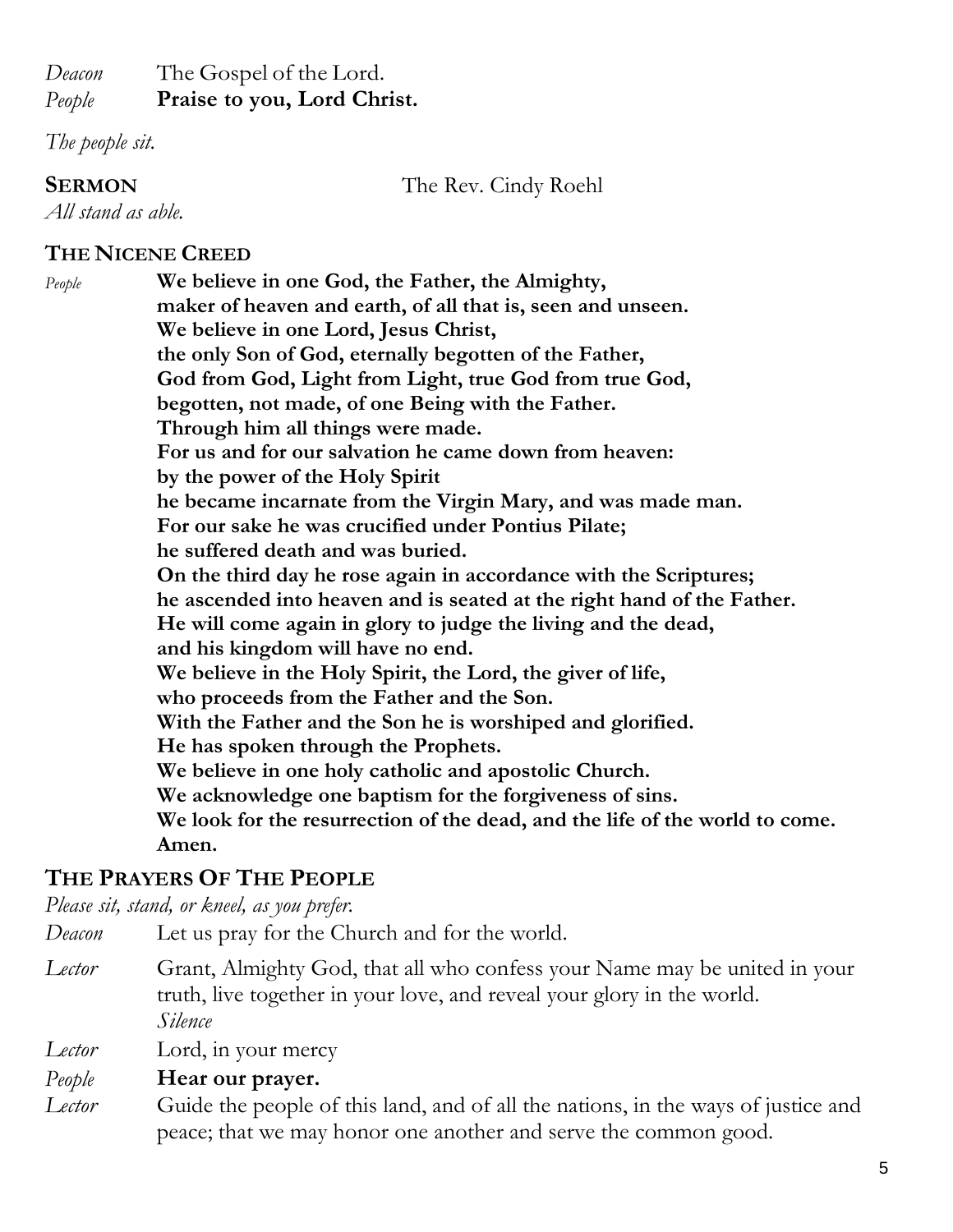*Silence Lector* Lord, in your mercy *People* **Hear our prayer.** *Lector* Give us all a reverence for the earth as your own creation, that we may use its resources rightly in the service of others and to your honor and glory. *Silence Lector* Lord, in your mercy *People* **Hear our prayer.** *Lector* Bless all whose lives are closely linked with ours, and grant that we may serve Christ in them, and love one another as he loves us. We give you thanks for all the blessings of this life, especially the flowers given today to the Glory of God, and for the birthdays this week for Sarah Guerrie, Jaclyn Chisholm*. Silence Lector* Lord, in your mercy *People* **Hear our prayer.** *Lector* Comfort and heal all those who suffer in body, mind, or spirit; especially . . . [*add names from notebook*] and those we now namealoud or in our hearts [*leave time*, give them courage and hope in their troubles, and bring them the joy of your salvation. *Silence Lector* Lord, in your mercy *People* **Hear our prayer.** *Lector* We commend to your mercy all who have died, (especially . . . [*add names from notebook*]) that your will for them may be fulfilled; and we pray that we may share with all your saints in your eternal kingdom.

*Silence*

Lord, in your mercy

*People* **Hear our prayer.**

*The Celebrant adds a concluding collect.*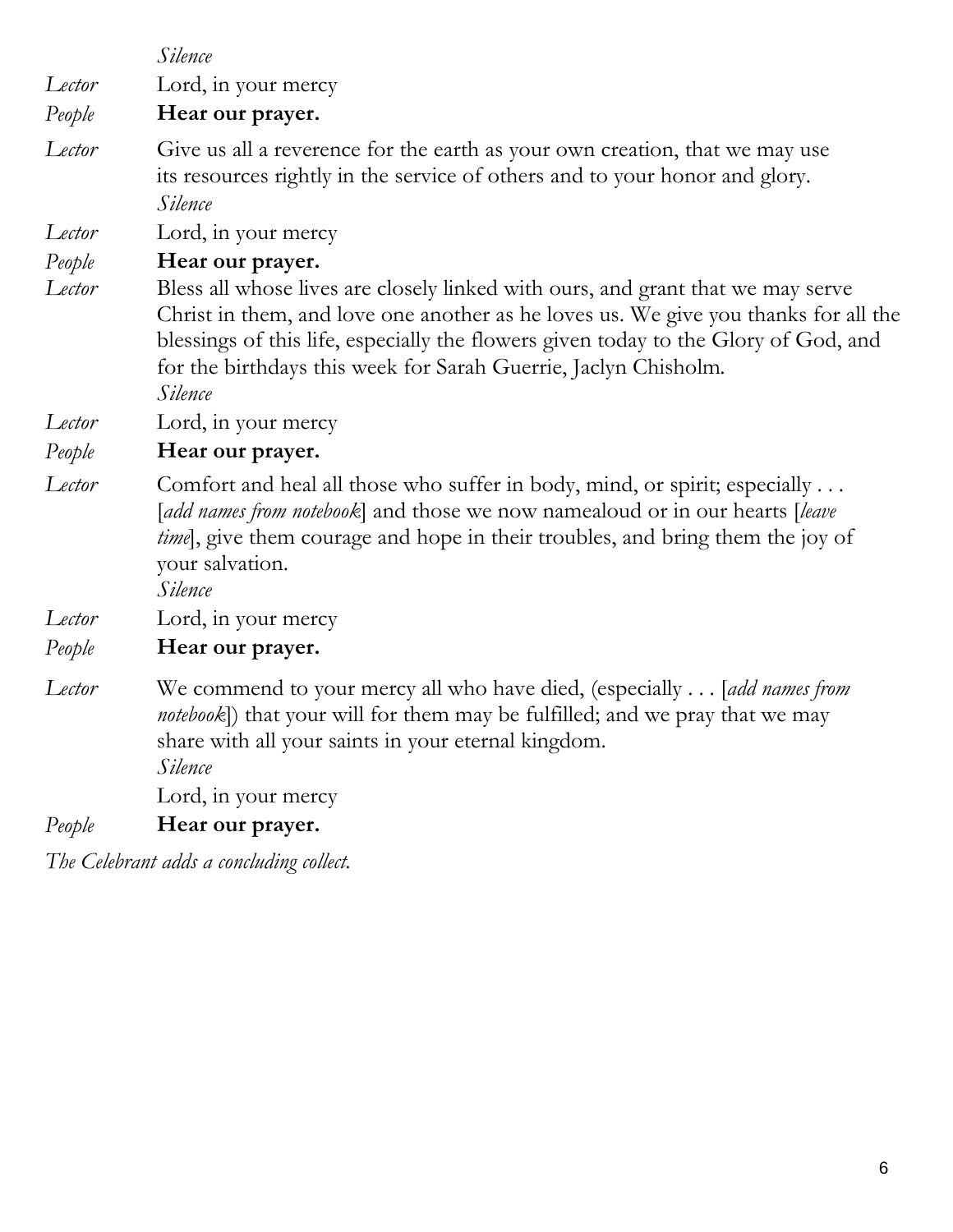#### **CONFESSION & ABSOLUTION:**

*Please kneel or stand.*

*Deacon* Let us confess our sins against God and our neighbor. *(Silence is kept.) People* **Most merciful God, we confess that we have sinned against you in thought, word, and deed, by what we have done, and by what we have left undone. We have not loved you with our whole heart; we have not loved our neighbors as ourselves. We are truly sorry and we humbly repent. For the sake of your Son Jesus Christ, have mercy on us and forgive us; that we may delight in your will, and walk in your ways, to the glory of your Name. AMEN.**

*Celebrant* Almighty God have mercy on you, forgive you all your sins through our Lord Jesus Christ, strengthen you in all goodness, and by the power of the Holy Spirit keep you in eternal life.

*All* **AMEN**.

# **THE GREETING OF PEACE**

*Celebrant* The peace of the Lord be always with you.

*People* **And also with you.**

*All may greet one another in the name of the Lord.*

# **THE HOLY COMMUNION**

# **OFFERTORY SENTENCE**

**OFFERTORY** All Good Things Douglas Wagner Choir

*All stand as able.*

# **THE PRESENTATION**

*Deacon* We gladly present the fruits of our lives to the God who creates us, redeems us and sustains us. May we have the grace to use them to heal God's world.

**PRESENTATION HYMN** Praise God, from Whom All Blessings Flow H380 st. 3

**Praise God, from whom all blessings flow; praise him, all creatures here below; praise him above, ye heavenly host: praise Father, Son, and Holy Ghost. Amen.**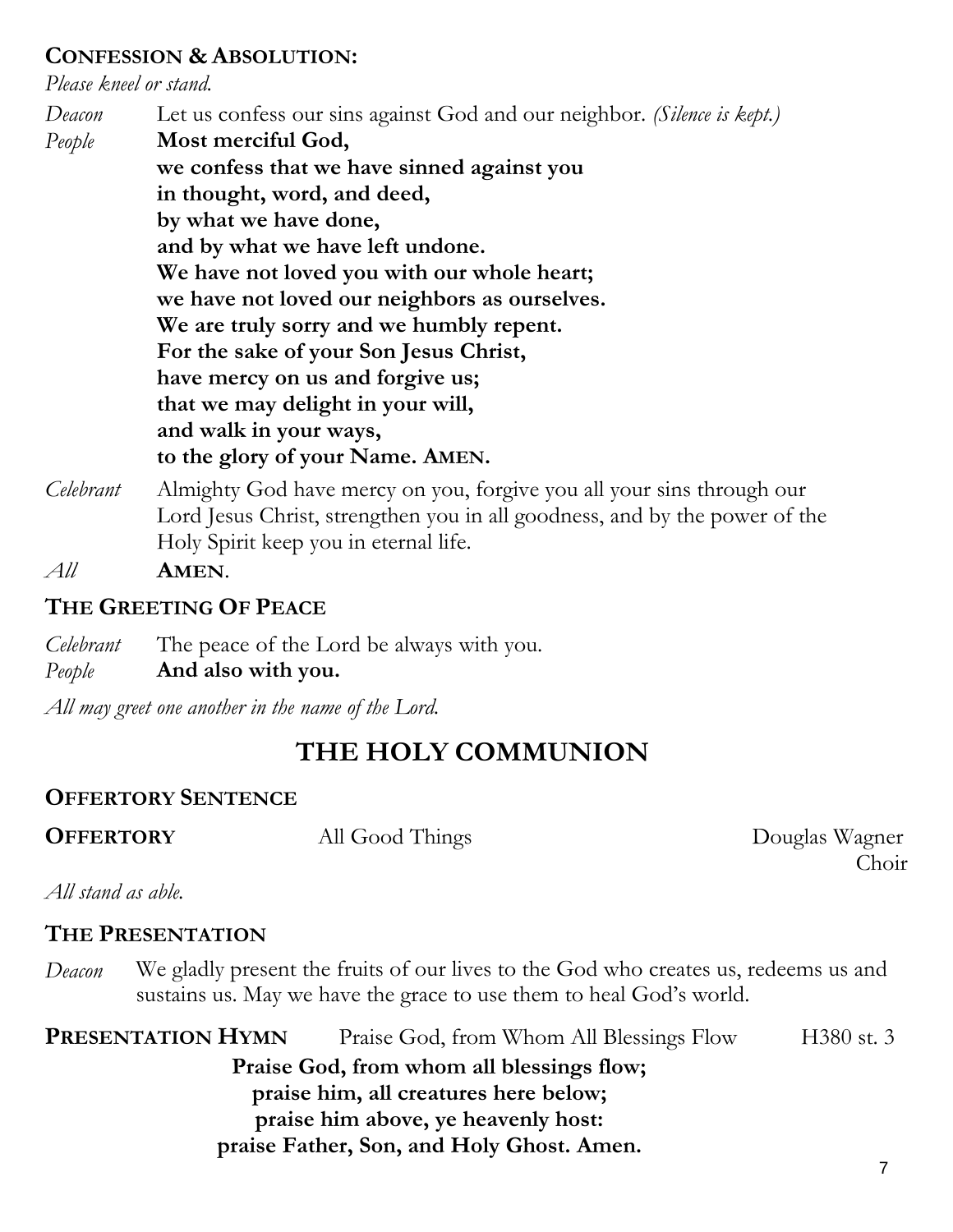# **THE GREAT THANKSGIVING:** Eucharistic Prayer A

| Celebrant | The Lord be with you.                                                             |  |  |
|-----------|-----------------------------------------------------------------------------------|--|--|
| People    | And also with you.                                                                |  |  |
| Celebrant | Lift up your hearts.                                                              |  |  |
| People    | We lift them to the Lord.                                                         |  |  |
| Celebrant | Let us give thanks to the Lord our God.                                           |  |  |
| People    | It is right to give him thanks and praise.                                        |  |  |
| Celebrant | It is right, and a good and joyful thing, always and everywhere to give thanks to |  |  |
|           | you, Father Almighty, Creator of heaven and earth.                                |  |  |
| Celebrant | (Proper Preface)                                                                  |  |  |
|           | Therefore, we praise you, joining our voices with Angels and Archangels and with  |  |  |
|           | all the company of heaven, who for ever sing this hymn to proclaim the glory of   |  |  |
|           | your Name:                                                                        |  |  |
| All       | Holy, holy, holy Lord,<br>$S-125$                                                 |  |  |
|           | God of power and might,                                                           |  |  |
|           | heaven and earth are full of your glory.                                          |  |  |
|           | Hosanna in the highest.                                                           |  |  |
|           | Blessed is he who comes in the name of the Lord.                                  |  |  |
|           | Hosanna in the highest.                                                           |  |  |
|           | Hosanna in the highest.                                                           |  |  |

# *The Celebrant continues*

Holy and gracious Father: In your infinite love you made us for yourself, and, when we had fallen into sin and become subject to evil and death, you, in your mercy, sent Jesus Christ, your only and eternal Son, to share our human nature, to live and die as one of us, to reconcile us to you, the God and Father of all.

He stretched out his arms upon the cross, and offered himself, in obedience to your will, a perfect sacrifice for the whole world.

On the night he was handed over to suffering and death, our Lord Jesus Christ took bread; and when he had given thanks to you, he broke it, and gave it to his disciples, and said, "Take, eat: This is my Body, which is given for you. Do this for the remembrance of me."

After supper he took the cup of wine; and when he had given thanks, he gave it to them, and said, "Drink this, all of you: This is my Blood of the new Covenant, which is shed for you and for many for the forgiveness of sins. Whenever you drink it, do this for the remembrance of me." Therefore we proclaim the mystery of faith:

*Celebrant and People* **Christ has died. Christ is risen. Christ will come again.**

*The Celebrant continues*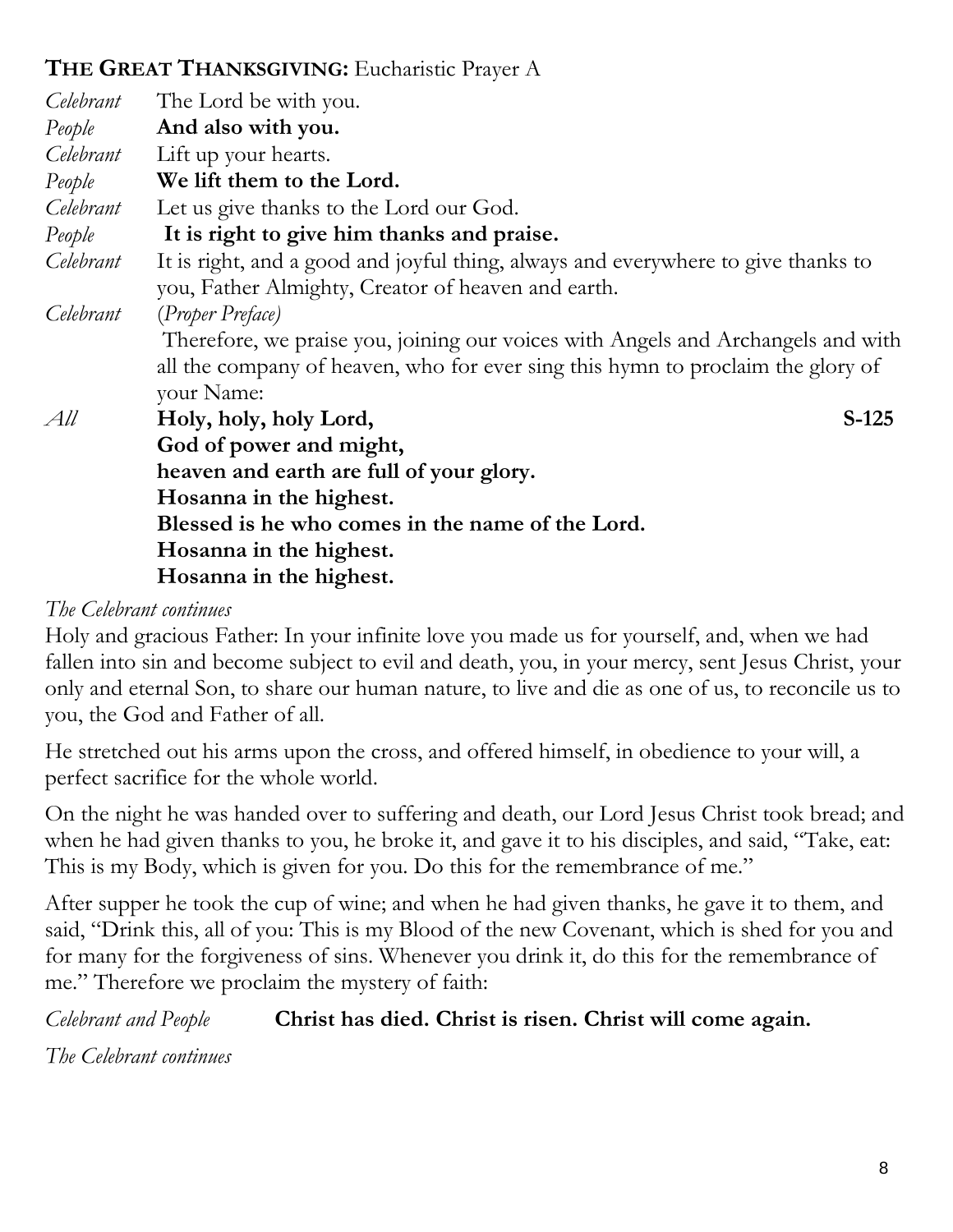We celebrate the memorial of our redemption, O Father, in this sacrifice of praise and thanksgiving. Recalling his death, resurrection, and ascension, we offer you these gifts.

Sanctify them by your Holy Spirit to be for your people the Body and Blood of your Son, the holy food and drink of new and unending life in him. Sanctify us also that we may faithfully receive this holy Sacrament, and serve you in unity, constancy, and peace; and at the last day bring us with all your saints into the joy of your eternal kingdom.

All this we ask through your Son Jesus Christ: By him, and with him, and in him, in the unity of the Holy Spirit all honor and glory is yours, Almighty Father, now and for ever.

*All* **AMEN.**

# **THE LORD'S PRAYER**

*Celebrant* And now as our Savior Christ has taught us, we are bold to say, *People* **Our Father, who art in heaven, hallowed be thy Name, thy kingdom come, thywill be done, on earth as it is in heaven. Give us this day our daily bread. Andforgive us our trespasses, as we forgive those who trespass against us. And lead us not into temptation, but deliver us from evil. For thine is the kingdom,and the power, and the glory, for ever and ever. Amen.**

# **THE BREAKING OF THE BREAD**

*The Celebrant breaks the consecrated bread. A period of silence is kept.*

*Celebrant* Alleluia! Christ our Passover is sacrificed for us; *People* **Therefore let us keep the feast. Alleluia!**

*Celebrant* The Gifts of God for the People of God.

*All are invited to receive the Sacrament in one kind. If you desire a blessing instead, cross your arms over your chest.*

| <b>COMMUNION</b> | Make Me a Channel of Your Peace | arr. Lloyd Larson             |
|------------------|---------------------------------|-------------------------------|
|                  |                                 | Julian Guini and Dylan Cantin |

*Please remain seated.*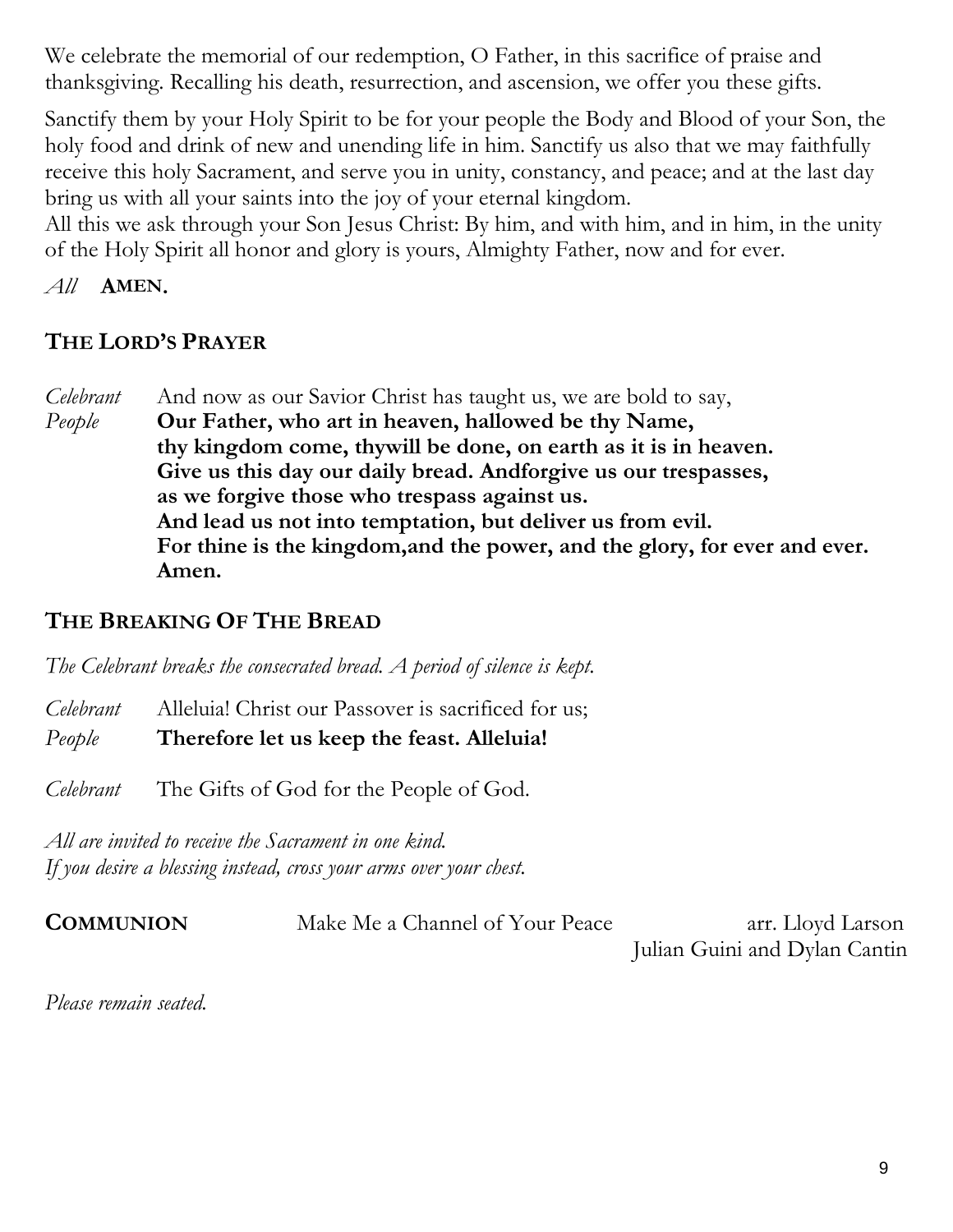**POST COMMUNION HYMN** Lord, Enthroned in Heavenly Splendor H. 307 st. 1,5

#### **Lord, enthroned in heavenly splendor, first-begotten from the dead. Thou alone, our strong defender, liftest up thy people's head. Alleluia! Alleluia! Alleluia! Jesus, true and living bread! Jesus, true and living bread!**

## **Life-imparting heavenly Manna, smitten Rock with streaming side, heaven and earth with loud hosanna worship thee, the Lamb who died. Alleluia! Alleluia! Alleluia! Risen, ascended, glorified! Risen, ascended, glorified**!

# **THE PRAYER AFTER COMMUNION**

*Celebrant* Let us pray…

*All* **Almighty and everliving God, we thank you for feeding us with the spiritual food of the most precious Body and Blood of your Son our Savior Jesus Christ; and for assuring us in these holy mysteries that we are living members of the Body of your Son, and heirs of your eternal kingdom. And now, Father, send us out to do the work you have given us to do, to love and serve you as faithful witnesses of Christ our Lord. To him, to you, and to the Holy Spirit, be honor and glory, now and for ever. Amen.**

**THE BLESSING**

**THE SENDING HYMN** Now Thank We All Our God H. 397 st. 1,2,3

**Now thank we all our God, with heart, and hands, and voices, who wondrous things hath done, in whom his world rejoices; who from our mother's arms hath blessed us on our way with countless gifts of love, and still is ours today.**

**O may this bounteous God through all our life be near us! with ever-joyful hearts and blessed peace to cheer us; and keep us in his grace, and guide us when perplexed, and free us from all ills in this world and the next.**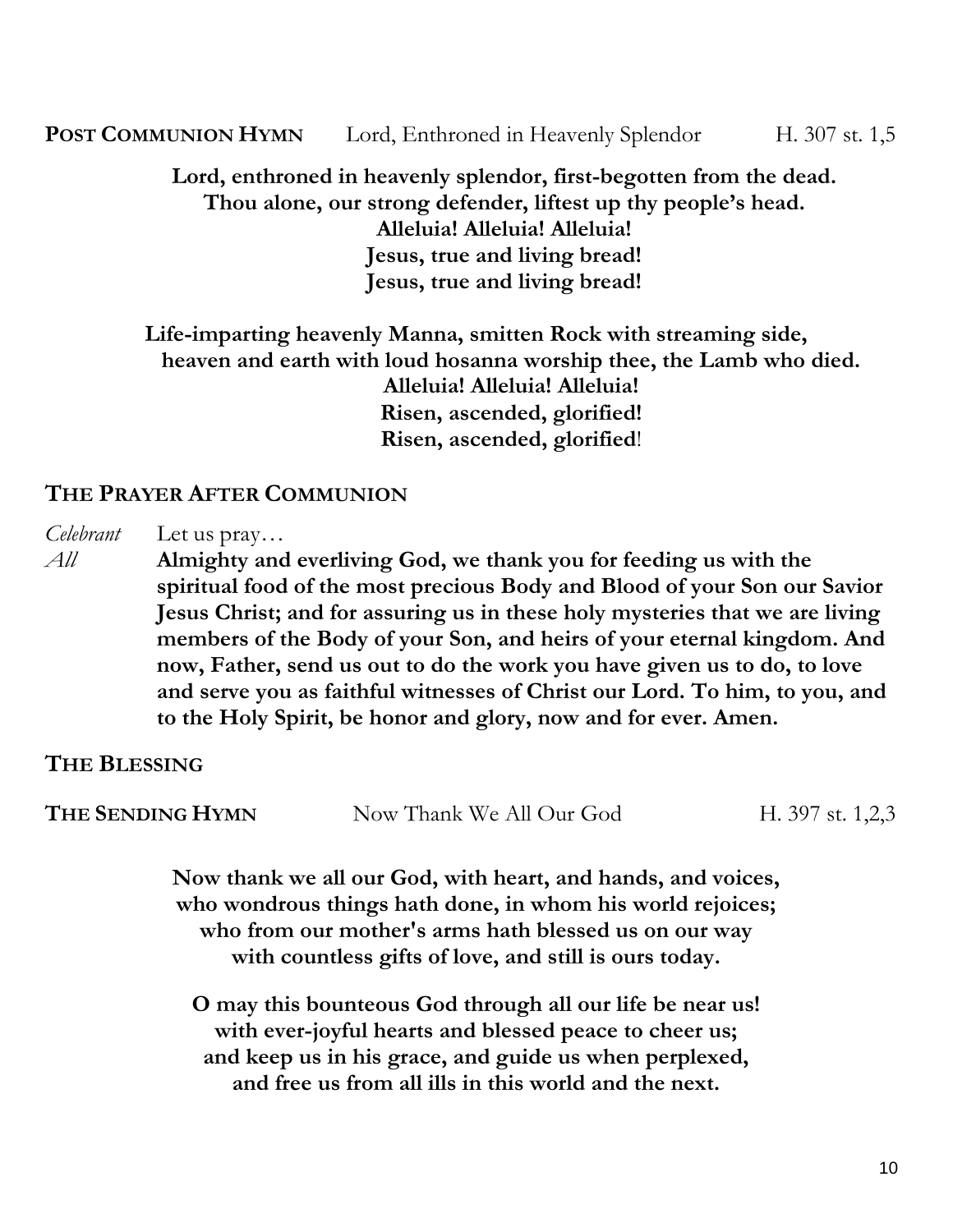**All praise and thanks to God the Father now be given, the Son, and him who reigns with them in highest heaven, eternal, Triune God, whom earth and heaven adore; for thus it was, is now, and shall be, evermore.**

#### **THE DISMISSAL**

- *Celebrant* Go in peace to love and serve the Lord!
- *People* **Thanks be to God!**

**VOLUNTARY** Toccata on 'Praise God, from Whom All Blessings Flow' Michael Burkhardt